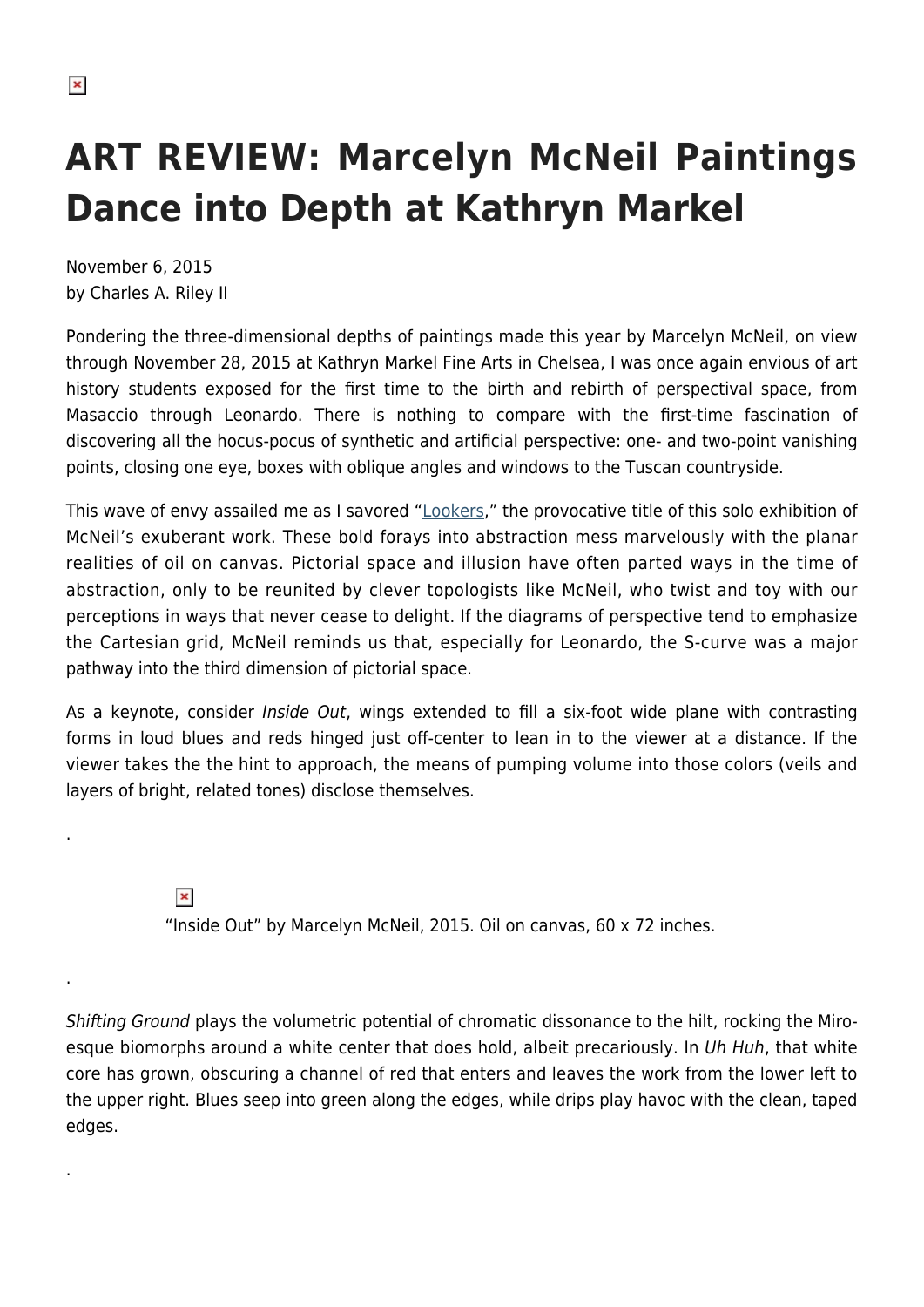"Shifting Ground" by Marcelyn McNeil, 2015. Oil on canvas, 54 x 52 inches.

 $\pmb{\times}$ 

.

.

.

.

.

"Uh Huh" by Marcelyn McNeil, 2015. Oil on canvas, 54 x 52 inches.

Incapable of resisting blue in nearly any form or iteration, I was immediately drawn to In Unison, a boldly graphic exploration of half a dozen overtones on the opaque, slightly slate-tinged blue that thrusts itself naughtily from the left edge into the cup of an opaque form at the center. Above it and to the right are pale pastel versions, and the edge of the canvas discloses red underpainting for the left half of the canvas while the right seems more pink (streaks find their way to the surface a few times, little whispers of errant warm tones in a cool chamber).

> $\pmb{\times}$ "In Unison" by Marcelyn McNeil, 2015. Oil on canvas, 54 x 52 inches.

The whole right side of In Unison reads like an emulsion of blues, blacks and whites running "in unison" along a ghostly image, redolent of the old-fashioned x-ray radiographs developed as photographs were using silver bromide crystals and fixed in solution. Its translucency is a stunning contrast to the opacity of the blunt, capped form that entered at left, testimony to McNeil's ability to contrapuntally play surfaces against one another.

McNeil came by this compositional sophistication via a BFA from Pacific Northwest College of Art in Portland and an MFA from the University of Illinois at Chicago. Houston based, she just won a [Sharpe-Walentas Studio Program fellowship](http://thestudioprogram.com/about/) in New York.

I particularly appreciated this bit of studio wisdom from her bio: "Considering 'flatness' plays a major role in my painting, it may seem counterintuitive that I continually think about mass and form sculpturally. If the flat shapes depicted were able to step off the canvas and occupy space, how much would they weigh, are they bulbous, muscular, lithe or buoyant, and do they have a bodily connection to the viewer?"

 $\pmb{\times}$